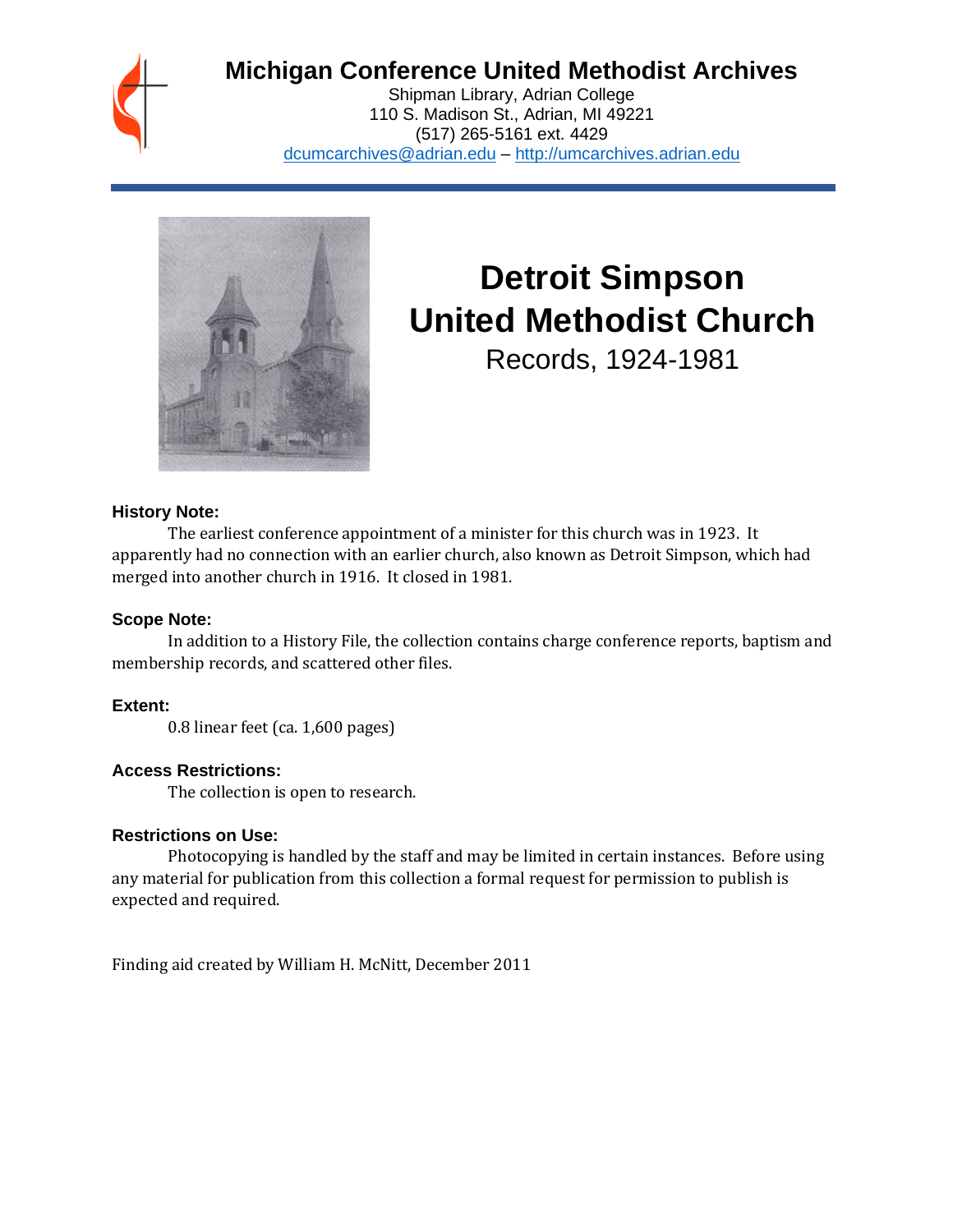# **Appointments List**

- 1870-1871: Thomas J. Joslin
- 1871-1872: William H. Shier
- 1872-1875: Thomas Stalker
- 1875-1878: William Wallace Washburn
- 1878-1879[: David Casler](http://umcarchives.adrian.edu/clergy/caslerd.php)
- 1879-1882: William H. Poole
- 1882-1885: Charles T. Allen
- 1885-1886: Henry C. Northrup
- 1886-1891: Matthew C. Hawks
- 1888-1890: John J. Smith
- 1891-1896: Simpson W. Horner
- 1896-1900: Charles W. Blodgett
- 1900-1903: Paul C. Curnick
- 1903-1906: Edward W. Ryan
- 1906-1907: George Elliott
- 1907-1911: Frank F. Fitchett
- 1911-1915: Howard A. Field
- 1915-1918[: Edwin D. Dimond](http://umcarchives.adrian.edu/clergy/dimonded.php)
- 1917-1919: Sidney D. Eva
- 1918-1919: John G. Benson
- 1919-1923: Unknown
- 1923-1928: Elmer W. Foster
- 1928-1930: Jack C. Williams
- 1930-1932: Harold P. Warren
- 1932-1934: Otto J. Lyon
- 1934-1935: Meldon E. Crawford
- 1935-1941: William J. Prisk
- 1941-1942: Kenneth C. Yeoman
- 1942-1945: Charles R. Baker
- 1945-1963: William B. Abbott
- 1951-1952: John A. Czajkowski
- 1963-1966: Roger F. Shively
- 1966-1968: David Wills
- 1968-1970: George Vernon White
- 1972-1976: Douglas K. Olsen
- 1976-1978: Mary H. Rawson
- 1978-1981: Alan DeGraw